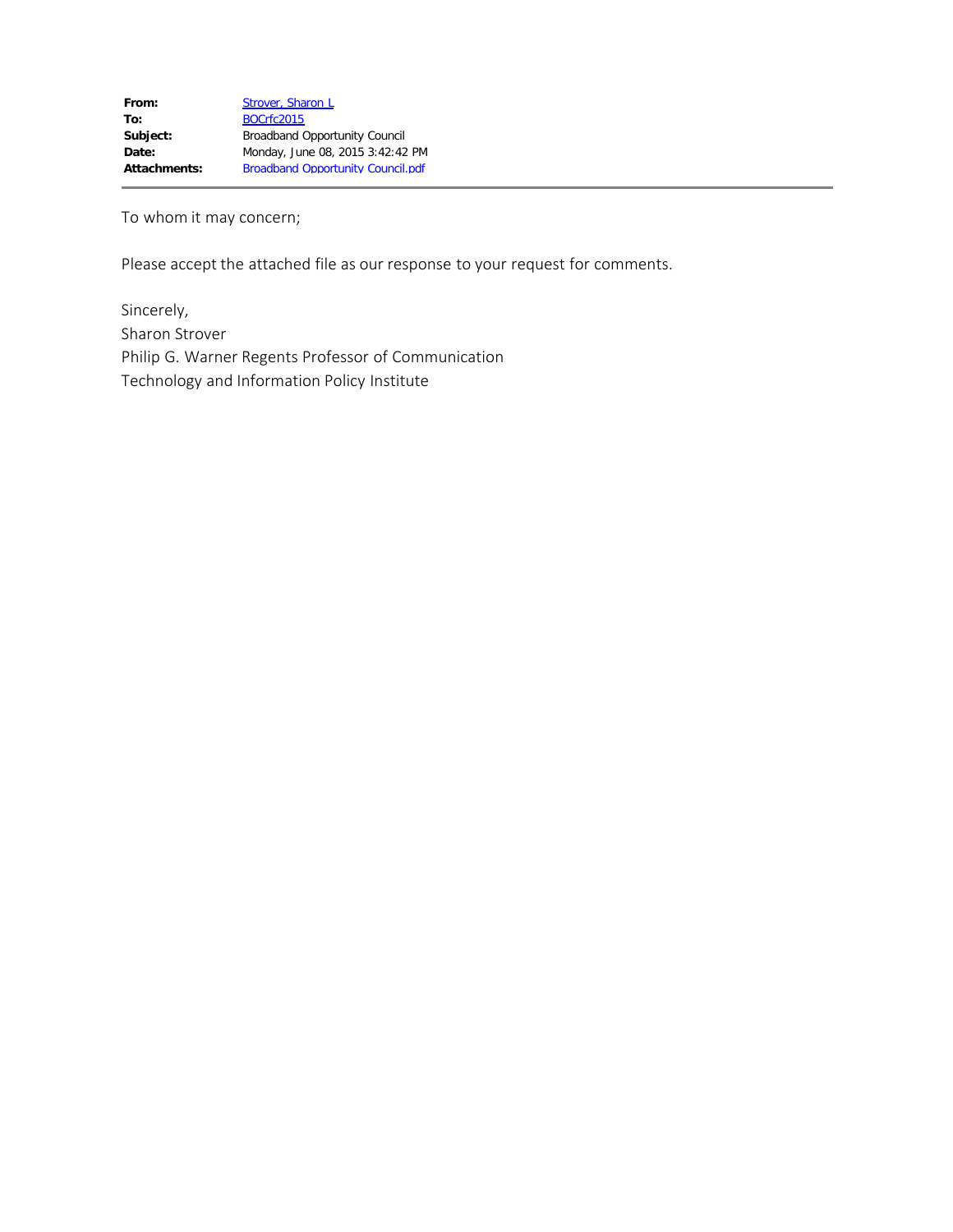| TO:   | Larry Strickling and Lisa Mensah, Co-Chairs, Broadband Opportunity Council                                                |
|-------|---------------------------------------------------------------------------------------------------------------------------|
| FROM: | The Technology and Information Policy Institute, University of Texas at Austin,<br>Sharon Strover, Professor and Director |
| RE:   | Responses to the Broadband Opportunity Council request for comments                                                       |
| DATE: | June 8, 2015                                                                                                              |

Broadband continues to be woven into the fabric of an increasing array of everyday activities, in the domains of work, leisure, health and education. At the same time, there is still a substantial percentage of the population that is poorly equipped to make use of Internet-based connectivity and information. Aside from the key issue of basic access, high cost and lack of training continue to present significant barriers to broadband adoption for many people.

Accordingly, we recommend the following:

## 1) **Invest in and subsidize improved and expanded training, particularly to underserved communities**.

Many of the members of communities either without access or with access that is prohibitively expensive perceive the technology as irrelevant to their needs, while some find it complex and intimidating. In particular, the individuals and households that now lack broadband connectivity represent the most difficult to reach or those who are the least interested in broadband services. While in general statistics show that most Americans can use the Internet – we have seen a steady climb over the past ten years – the people who remain outside of that group are more difficult to reach and to train.

While policy intentions should never force broadband on populations that do not desire it, a lack of awareness and familiarity with computers, the Internet and digital resources may be important components that define the digital divide. Training can address these barriers by framing broadband technology around specific user needs and tailoring curricula to individual levels of expertise. In particular, the work of Ganghadaran and Byrum (2012) and their colleagues examining how people respond to computer- and Internet-based resources when the *meaningful* use of these technologies is apparent reminds us that imposed notions of computer literacy may have some disadvantages; typical curriculum for computer skills may simply be missing the mark in too many cases.

Rural regions present special opportunities and challenges. The frequent absence of local expertise, more limited fixed line speeds, and lower levels of service provider competition create environments in which broadband opportunities develop more slowly. By the same token, the heavy health and education needs within these regions, particularly with their lower-than-average educational and income levels and older-than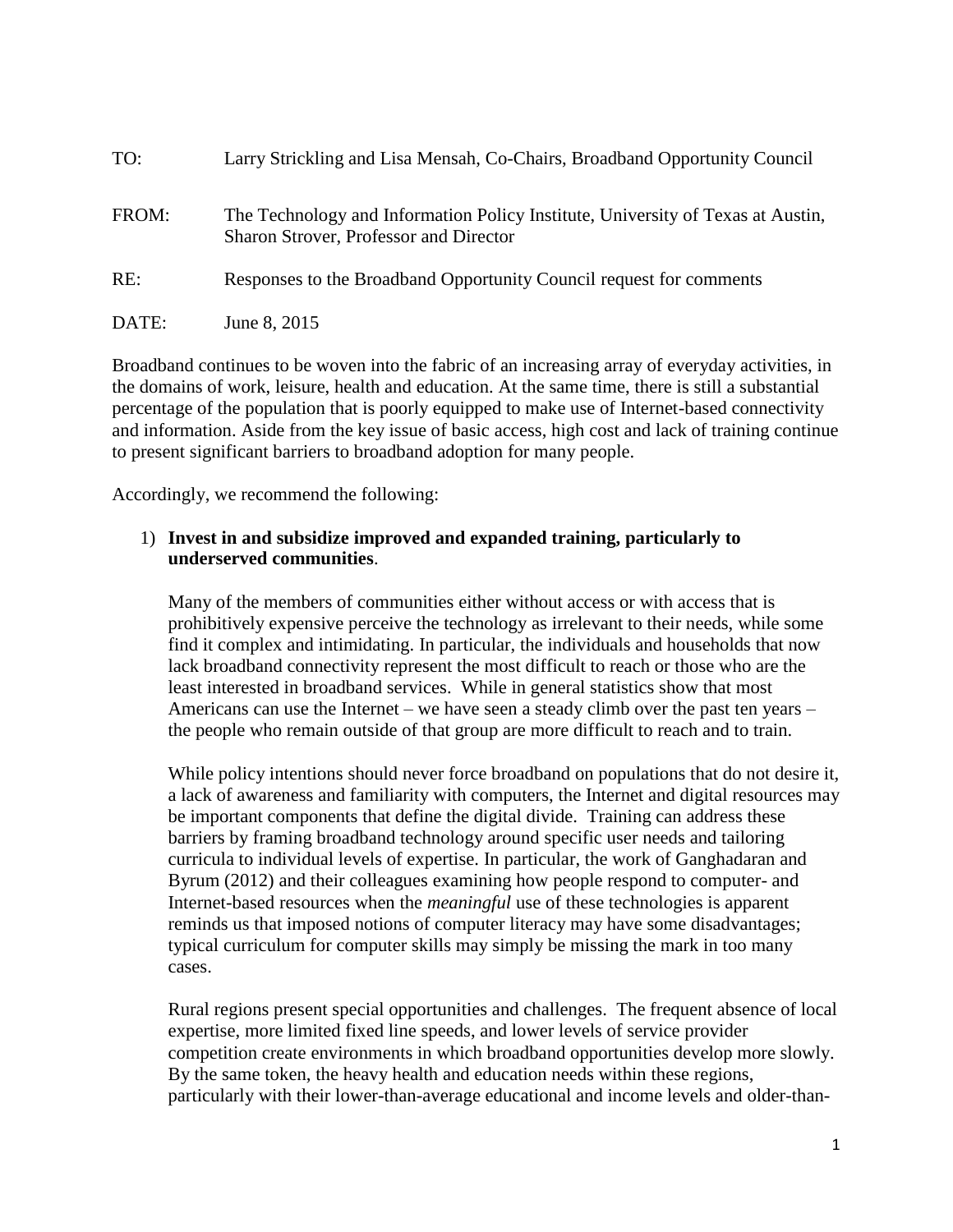average populations, mean that telecommunications-based services have tremendous potential.

Some of the studies we have undertaken with Brian Whitacre and Roberto Gallardo, including "How much does broadband infrastructure matter?" (Government Information Quarterly, 2015) and ["Broadband׳s contribution to economic growth in rural areas:](http://www.sciencedirect.com/science/article/pii/S0308596114000949)  [Moving towards a causal relationship"](http://www.sciencedirect.com/science/article/pii/S0308596114000949) (Telecommunications Policy) have found adoption rather than availability to have a larger impact on decreasing the digital divide between urban and rural areas. Additional funds for awareness and educational efforts will allow the continuation of extension programs that provide train-the-trainer as well as direct technical assistance to audiences including residents, entrepreneurs, small business owners, and local governments.

2) **Promote policies that incentivize competition to decrease broadband service costs and subsidize access where such competition is lacking**. Affordability continues to present a major impediment to broadband connectivity. While supporting public access initiatives can assist in providing access, public computing centers remain a limited substitute for access at home due to a lack of privacy, time limits on computer usage, and occasional restrictions on non-workforce development related or educational content. The New America Foundation Cost of Connectivity Report (2014) notes that the median cost of broadband in the United States ranges from \$34.99 for 4-6 Mbps connections to \$69.99 for 100-150 Mbps connections. These prices can range up to 25% higher than those in Europe for similar speeds. Accordingly, making access more affordable must remain a priority. Evidence form countries such as South Korea, Singapore, and Israel provide some evidence that lower costs can lead to more ubiquitous utilization.

In regions lacking competition, government policies might reconsider local loop unbundling in order to lower the barriers to providing alternative services over single provider facilities.

3) **Leverage existing BTOP investments**. In supporting public computing centers and sustainable broadband initiatives, the BTOP fostered expansion of access and training. It provided infrastructure and valuable lessons, which can be maximized with future federal investments. Future programs should target entities that continue to nurture services created with BTOP funding.

The non-profit community and the libraries that were prominent participants in BTOP programs should be more tightly woven into the fabric of broadband policies. The planning horizon for working with these service providers should be more than a typical two-year project duration; rather, a long term framework that includes evaluation and recalibration opportunities should be cultivated. We observe that the tight timeframe of the BTOP projects hindered the development of the types of institutional relationships that can lead to long term presence of the organizations actually providing training and support services. Within the non-profit community, the feast-or-famine cycle of shortterm funding can be damaging; ironically, many government services take for granted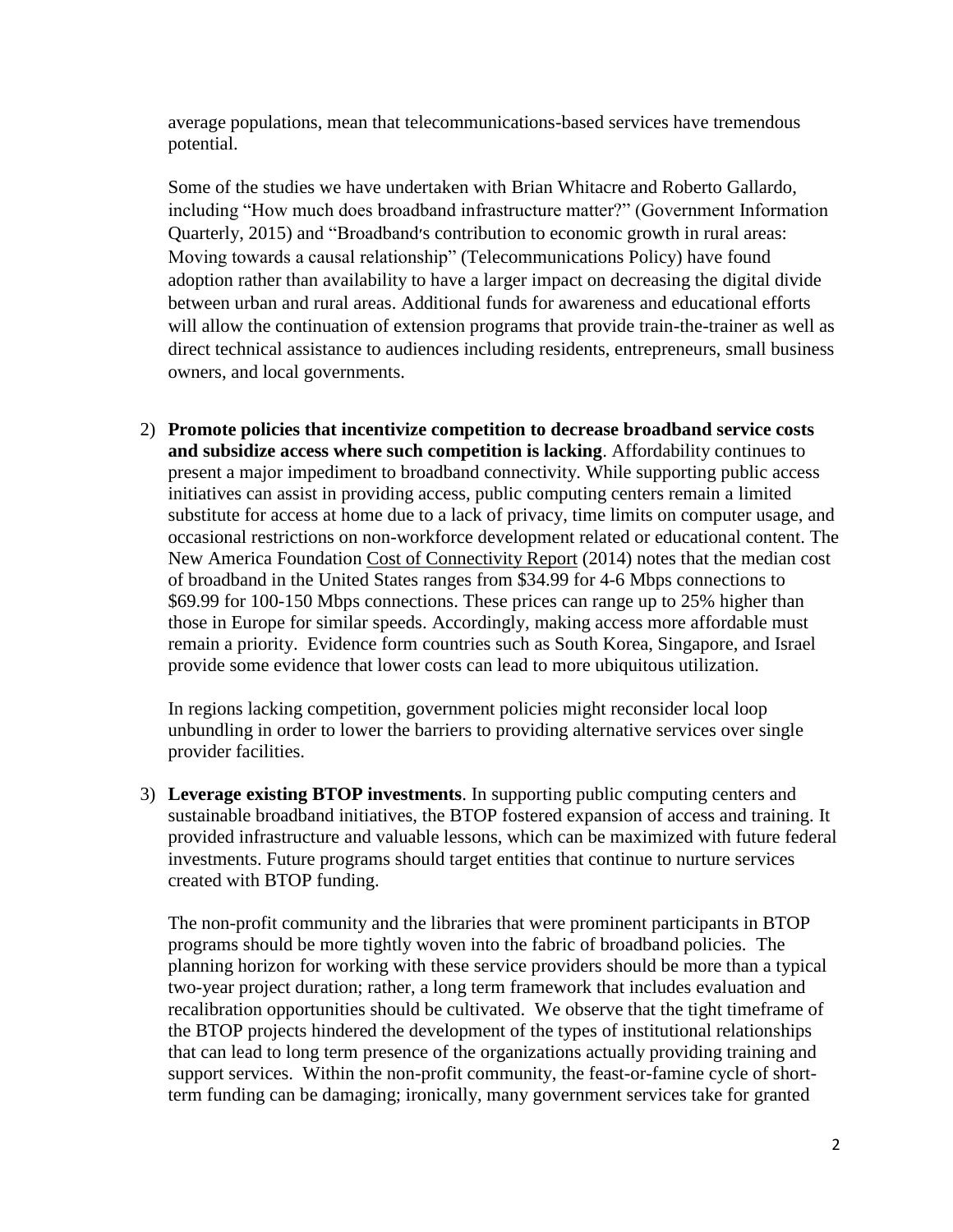that such non-profits will be available to do important work that they themselves cannot undertake.

4) **Examine and optimize the outcomes of BTOP-funded middle-mile facilities.** A significant portion of the BTOP was dedicated to comprehensive community infrastructure, namely the development of large middle-mile facilities. However, few systematic analyses of the dividends of this investment have been conducted. This includes identifying how many miles of infrastructure were developed, whether existing infrastructure meets current demand in these areas, how much investment the projects continue to attract, and how many connections they have developed and plan to develop.

Optimizing the achievements of these considerable investments requires a clear assessment of best practices, as well as promoting broadband connections to community anchor institutions to secure their as well as their target constituency's buy-in. It would be extremely worthwhile to understand how these facilities are faring, when they work well and when they do not work as well.

5) **Consider mechanisms to integrate or increase awareness of the various local, state, regional and federal programs addressing broadband adoption strategies.** There is a plethora of programs managed under different authorities and with different mandates that all seek to redress aspects related to broadband deployment, adoption and utilization. It would be helpful if agencies and organizations at minimum knew who was doing what so that, if warranted, they can coordinate and benefit from each other's efforts. Even something as simple as an inventory of such programs would be useful, and it could be a first step toward making overall efforts more strategic and effective.

## References

Ganghadaran, Seeta Peña; Byrun, G. Broadband Adoption| Introduction: Defining and Measuring Meaningful Broadband Adoption. International Journal of Communication**,** [S.l.], v. 6, p. 8, Oct. 2012. ISSN 1932-8036. Available at: [http://ijoc.org/index.php/ijoc/article/view/1836/812.](http://ijoc.org/index.php/ijoc/article/view/1836/812) Date accessed: 08 Jun. 2015.